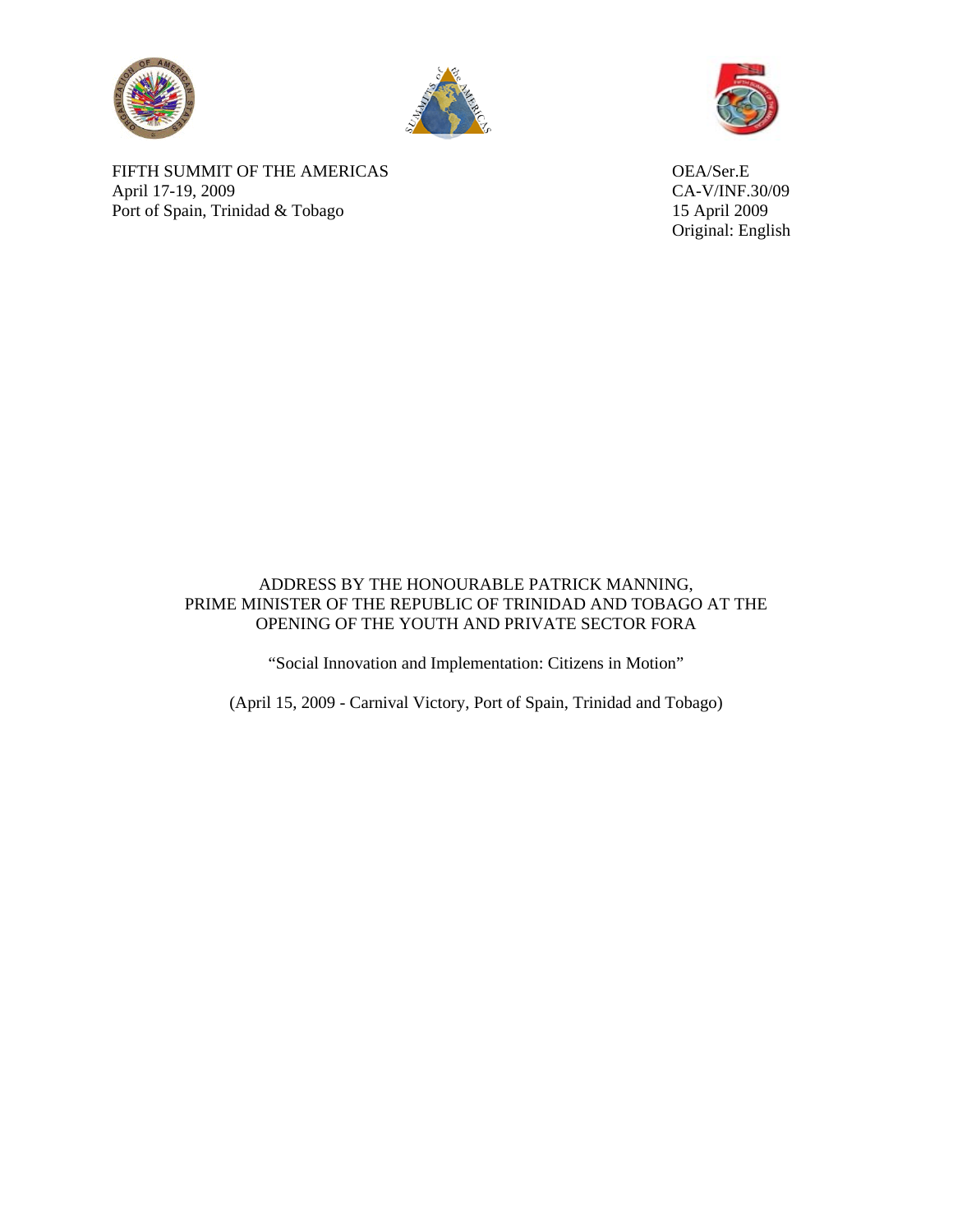## ADDRESS BY THE HONOURABLE PATRICK MANNING, PRIME MINISTER OF THE REPUBLIC OF TRINIDAD AND TOBAGO AT THE OPENING OF THE YOUTH AND PRIVATE SECTOR FORA

"Social Innovation and Implementation: Citizens in Motion"

## (April 14, 2009 - Carnival Victory, Port of Spain, Trinidad and Tobago)

I am very pleased to extend a gracious welcome to all of you here this morning, and of course, we are especially happy to have those of you who are visitors to Trinidad and Tobago with us. I thank you for the effort you have made to participate in these critical discussions at a time when not just the Americas, but the entire global community is experiencing the varying impacts of the sweeping financial and economic turmoil which has disturbed the economic and social equilibrium of the world.

It is an honor for me as Chairman of the Fifth Summit of the Americas to be addressing you at the opening of your deliberations. Trinidad and Tobago as the host country and co-architect of these proceedings has, from the outset, worked assiduously with our partners in the Americas towards the goal of ensuring that this Summit will be as inclusive as possible.

As members of the Private Sector and Youth Fora, you are part of a fundamental link with all communities of the Americas. You are here because we have made every effort to incorporate the perspectives and experiences of the widest cross section of actors across the Hemisphere, and we are grateful for your participation in the process. You are the eyes, ears and voices of communities across the Americas. Not even for a fleeting moment, therefore, do I want you to undervalue your role at this Summit.

Your contribution is critical as the world is facing waves of economic crises that are without parallel in our history. I see this, however, not only as a time of crisis, but more so as a time of tremendous opportunity. Your roles therefore, in assisting this Summit with resolving some of the economic distress within the communities of the Americas, make you key to its overall success. Of comparable value and importance to the outcome of our deliberations at this Fifth Summit of the Americas are the results of similar debates that are taking place in the Civil Society Forum and other parallel groups representing the people of the Hemisphere.

On day one of the Summit, delegates from the two groups assembled here will join parallel delegations representing labour, agribusiness, and indigenous societies to engage in dialogue with the Foreign Ministers of the Americas. The results of this interface will be conveyed by these Ministers to their respective Heads of Government. You are assured therefore that the outcome of your deliberations will reach the highest level of this Summit.

Allow me now to address some remarks directly to each of the groups assembled here. I begin with the delegates of the Youth Forum. This is the first time in the history of the Summit of the Americas that we have arranged a separate forum for youth. You have earned that place.

Throughout the Hemisphere, our youth has been an inspiration to us. From Pelé to Usain Bolt, Brian Lara to Michael Phelps, in many areas of endeavour, youth have been the pioneers, the trendsetters. In music, art, fashion and sport, you are the creators of the new.

It was the youth of my country who, driven by their creativity and innovativeness, in the 1930s, out of discarded oil-drums, created the Steelpan, reputed to be the only new acoustic instrument of the 20th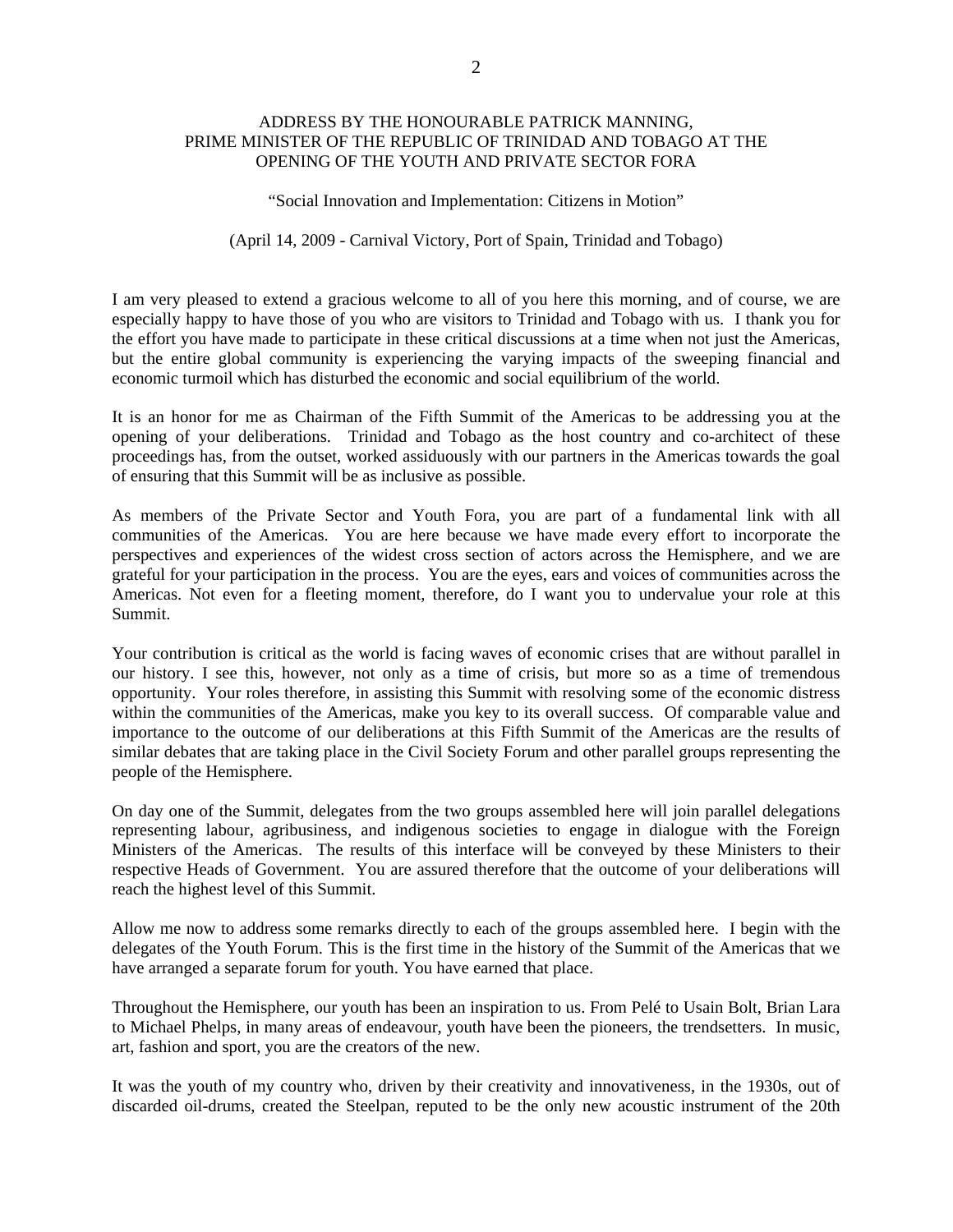century. It was young Martin Luther King Jr. who, driven by his passion for equality, changed the course of history. Truly, youth has earned a place at this Summit.

Your participation was originally conceived as a vehicle to enable young people to become more involved in entrepreneurship and business development. But we recognise that you have a greater role. Your new agenda has a strong element of business, but sits within a wider portfolio which now allows you to address other aspects of youth development. Your work therefore would be more closely aligned to the overall theme of the Summit, "Securing our Citizens Future by Promoting Human Prosperity, Energy Security and Environmental Sustainability".

I am extremely happy about your expanded agenda. I strongly urge that during your deliberations you make it your duty to consider the plight of the less fortunate among us. We are trying to build from this Summit a collective vision for the Americas - one that reaches out and connects with all peoples of the Hemisphere, especially the most vulnerable.

For too many of our citizens in the Americas, my dear friends, life is simply too harsh and unforgiving. More than 96 million citizens in Latin America and the Caribbean live in extreme poverty. Another disturbing report on youth tells us that 22 million in this Hemisphere are neither studying nor working and therefore have limited prospects. We are also aware that even before the downturn, in excess of 40% of the region's inhabitants were concerned about becoming unemployed. It is therefore very easy to imagine how that fear has multiplied during the last six months.

The overall picture is disturbing, but we cannot be discouraged by it as we plan for a better future. I believe, however, that I have said enough to impress upon you the importance of our task.

The real challenge is in developing programmes that will cater for those youth in communities across the Americas who today have reason, real or imagined, to believe that they are being marginalised by society: disappointed young people who think there is no hope; youth caught in the core of social decay, and the growing incidence of crime that has affected the stability of many countries across our Hemisphere.

We need programmes that will inspire them to creativity and involvement. We need to harness their tremendous energy by creating opportunities and incentives for them to prosper. We must make it possible for them to assume their rightful place as productive and empowered citizens of society. We must also find ways to involve our business institutions and leaders in mentoring those who may be otherwise lost. We must assure our youth of a future that is positive and meaningful.

And so, my appeal to you is to focus also on these issues in your deliberations. In so doing you would be addressing in a truly wholesome manner concerns about human prosperity in the Hemisphere.

Our decision to create a separate forum for youth was founded on the premise that you are in a unique position to make a valuable contribution to the process of this Summit. This is an important new direction and I wish you the very best outcome from your deliberations.

I now turn to members of the Private Sector Forum. Let me first acknowledge the presence in the audience of some truly outstanding leaders and captains of industry in our hemisphere. Your participation in this process gives me the assurance of a very positive outcome. I am indeed grateful that you have agreed to join us in this quest for building stronger societies for all citizens of the Americas.

I see your role as more challenging and expansive than that of the Youth Forum, although I must hasten to say, not more important. This is because the role of the private sector is directly and inextricably linked to the key constituents of the Summit theme. I refer to Human Prosperity, Energy Security and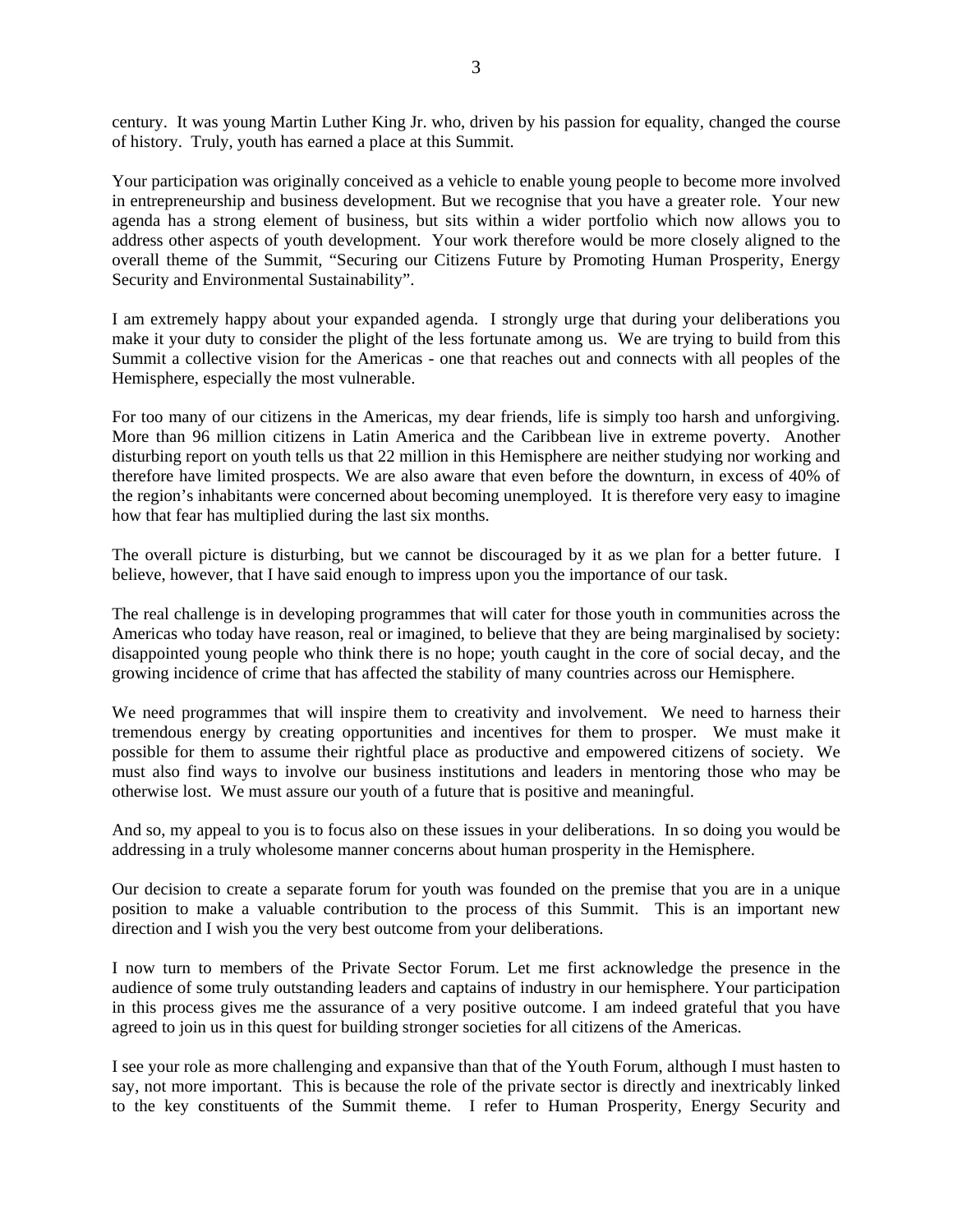Environmental Sustainability. The difficulty of your challenge, of course, is in having to deliver on those formidable tangibles at a time when the world's major economies are moving more deeply into recession.

Gross Domestic Product across the countries of the Organisation for Economic Co-operation and Development (OECD) is falling in the order of 5% per annum, after a similar decline in the fourth quarter of 2008. Manufacturing in exporting countries has been hit especially hard. Global trade is slumping.

In the United States and the United Kingdom for example, industrial production fell by 10% and 11% in January, compared to a year ago; in Germany and Japan, it fell by 19% and 30%.

We continue to hear of job losses every day in every major economy of the world. In the United States, regarded as the world's largest economy, job losses have climbed to more than 3.6 million since the beginning of 2008. The situation has been described as the worst in 34 years.

New risks are emerging. The Euro zone, for example, is caught between banks exposed to toxic Western capital markets, and those banks exposed to Eastern Europe and the former Soviet Union, where repayment capacity is being increasingly diminished.

The impact of the threatening recession varies from country to country, and some of us are better equipped to respond to the challenge. For one country the drop in oil prices is welcome. For another, it represents a loss of revenue. The problem is, however, that the world has become so interdependent that no country is insulated from negative economic developments in any other part of the world.

This briefly, is the backdrop to your deliberations. Therefore ladies and gentlemen, you do have serious challenges ahead of you. The promotion of human prosperity within the Hemisphere depends on the creation of wealth by the private sector. Even as the prospects appear to be increasingly dim, your approach to this task must recognize that in every crisis there is always opportunity.

You are required to promote increased trade and competitiveness while you also develop proposals for sustainable development. You are also required to pay special attention to the economic needs of the smaller vulnerable economies. At the same time you must guide micro, small and medium-sized enterprises into becoming strategic forces.

You need to develop proposals for capacity building, the development of financial and physical infrastructure and the reinvigoration of our agricultural sectors. You are being called to help in the war on poverty and hunger; create dignified work for people of the Hemisphere; and raise standards of living through the development of business opportunity. At the same time we expect you as well to produce new ideas for energy security and environmental sustainability, since improved access and cheaper, more efficient energy will promote development of both producing and consuming countries in the Region.

A tremendous task indeed, but we have every confidence in you. After saying all this to you, you by now of course understand, that we are depending on you to deliver to Summit leaders a suite of recommendations that will make all our financial and economic problems disappear. Wouldn't that just be a great start to the Fifth Summit? What do you think?

Realistically though, such a basket of deliverables might be quite a stretch. But we are willing to settle for your very best collective effort at producing solutions for promoting private sector-led prosperity in response to our global economic and financial challenges.

As conference Chairman, I am confident that your recommendations will encourage new alliances, and lead to a renewed spirit of cooperation and solidarity in the interest of all the peoples of the Americas. I